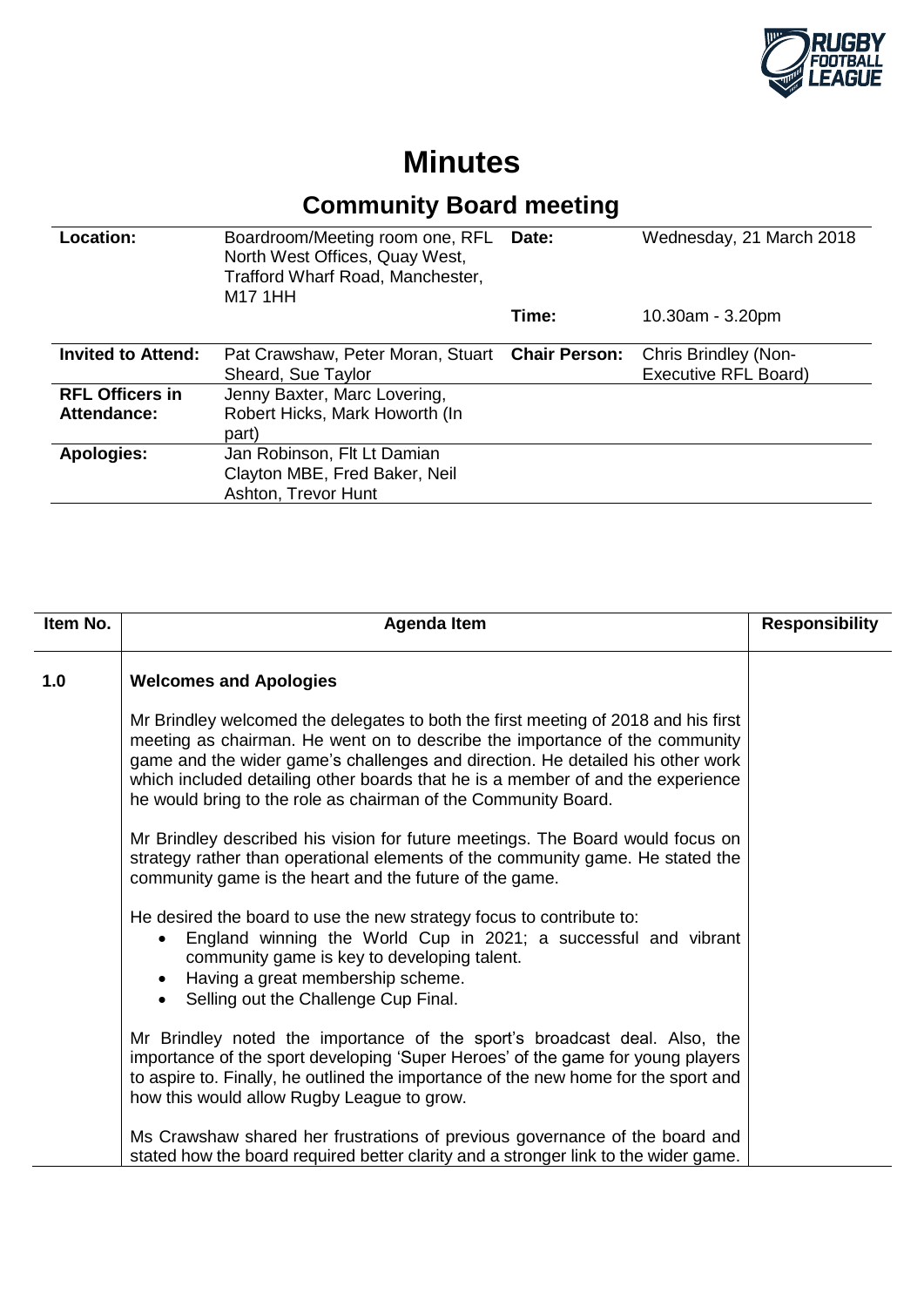|     | Mr Brindley noted that action, strategy and the board's values are essential to its<br>success.                                                                                                                                                                   |                     |
|-----|-------------------------------------------------------------------------------------------------------------------------------------------------------------------------------------------------------------------------------------------------------------------|---------------------|
|     | The apologies were received, as noted above.                                                                                                                                                                                                                      |                     |
| 2.0 | Minutes from the previous meeting                                                                                                                                                                                                                                 |                     |
|     | The minutes were received as a true and accurate record of the previous meeting<br>with the addition of Mike Denning to the attendee list.                                                                                                                        | Jenny Baxter        |
| 3.0 | <b>Matters Arising</b>                                                                                                                                                                                                                                            |                     |
|     | The Volunteer strategy was discussed. Mr Lovering stated Ms Gray would be<br>tasked with this as part of her new role. It was noted that there was a potential that<br>Manchester Metropolitan University and Leeds Metropolitan University could be<br>involved. |                     |
|     | Ms Crawshaw and Mr Rimmer were still to meet to discuss feedback regarding<br>sustainability in the Girls Leagues.                                                                                                                                                | Marc Lovering       |
|     | The location for the Champion School Final 2018 was yet to be finalised but Mr<br>Lovering advised the decision was imminent.                                                                                                                                     |                     |
|     | It was noted the timings of the Women's Final this season had been brought<br>forward to assist attendees with the logistics of their day in attending Old Trafford.                                                                                              |                     |
|     | It was agreed the 12-18 review should remain on the action tracker as the<br>consultation process was underway.                                                                                                                                                   |                     |
|     | It was noted the Sky Try end of year is in July so the data of all community clubs<br>involved this year, in full, would not be available until after this date. Mr Hicks was<br>tasked to receive the interim data before the summer.                            | <b>Robert Hicks</b> |
|     | It was discussed an 'Interim Pack' could be provided to the board in place of<br>receiving as many questions during this agenda item at future meetings.                                                                                                          |                     |
| 4.0 | <b>Standing reports</b>                                                                                                                                                                                                                                           |                     |
| 4.1 | Community Game Report and Sport England Reporting Update                                                                                                                                                                                                          |                     |
|     | Mr Lovering began by presenting the Data and Insight update which is to be<br>circulated post meeting.                                                                                                                                                            | Jenny Baxter        |
|     | Mr Lovering explained capturing accurate, up to date data for the Participation and<br>Development department was challenging.                                                                                                                                    |                     |
|     | He went on to explain historically the data system had issue in reporting consistent<br>data when a player had a birthday but had not changed their playing age, resulting<br>in inconsistencies when reporting.                                                  |                     |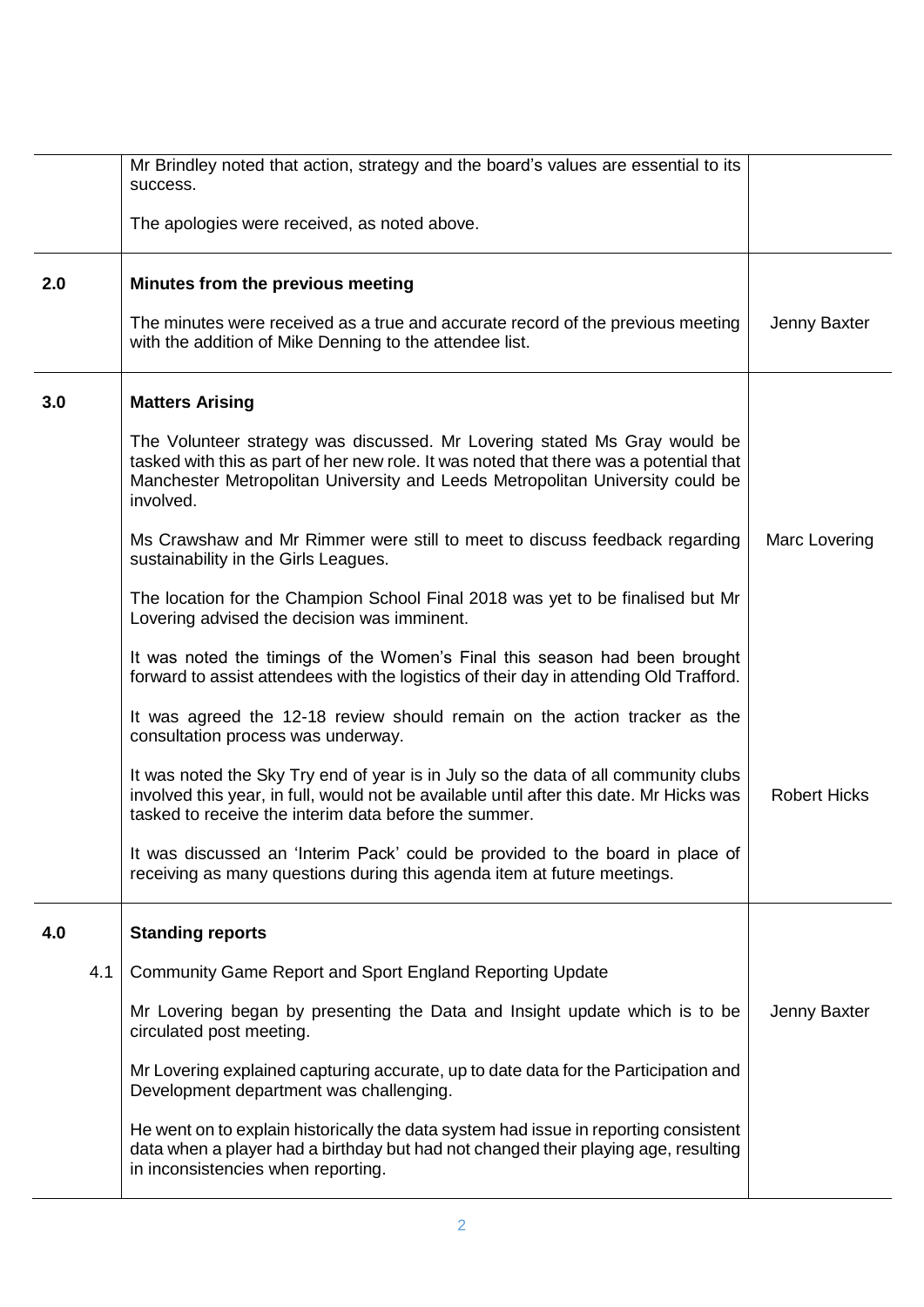| Both Mr Lovering and Mr Hicks detailed current issues with the system, historical<br>data issues and merging the data on the system and that required by Sport<br>England reporting.                                                                                                                                                                                                                                         |                      |
|------------------------------------------------------------------------------------------------------------------------------------------------------------------------------------------------------------------------------------------------------------------------------------------------------------------------------------------------------------------------------------------------------------------------------|----------------------|
| Ms Crawshaw suggested the high staff turnover of staff within the organisation<br>could have contributed to the issues on the Sport England submissions and the<br>current issues with the data system. Mr Hicks suggested when implementing the<br>data system, the needs and future requirements of the system were not fully<br>explored and this was the contributing factor behind the issues now being<br>experienced. |                      |
| It was noted the Community Board did not observe much of the Sport England<br>reporting submission or the reporting process during the last submission.                                                                                                                                                                                                                                                                      |                      |
| Mr Lovering detailed 'measured' settings and how the marrying of Sport England<br>and the RFL reporting had affected the edits required of the dashboard.                                                                                                                                                                                                                                                                    |                      |
| It was requested the finalised, most recent Dashboard is brought to the next<br>meeting.                                                                                                                                                                                                                                                                                                                                     | Marc Lovering        |
| The end of year Sport England reporting was discussed along with the Sport<br>England reporting being in line with the RFL end of year reporting. Mr Lovering<br>reiterated how imperative the consistency of future reporting was.                                                                                                                                                                                          |                      |
| Mr Lovering noted the data system does not give the detail the Participation and<br>Development Department require of its data, such as a breakdown of teams within<br>clubs.                                                                                                                                                                                                                                                |                      |
| The Board viewed the layout of how the Dashboard would look, to which Mr<br>Lovering noted there would be an addition of a direct comparison to the previous<br>year's total participation figure.                                                                                                                                                                                                                           |                      |
| The accountability for data within the community game, the risk of this system,<br>such as teams and clubs not using the system was discussed.                                                                                                                                                                                                                                                                               |                      |
| The use of the live Dashboard and how the Board could use this strategically was<br>discussed, along with how it can be used to gain knowledge to assist in affecting<br>and influencing the figures and to gain rational behind a rise or fall in playing<br>numbers.                                                                                                                                                       |                      |
| It was requested if the Academy player tracking can be viewed by the board to<br>use to story board and track the information.                                                                                                                                                                                                                                                                                               | Marc Lovering        |
| Mr Brindley suggested an announcement detailing the live data system as a good<br>news story. He suggested, as we now have access to this, it should be seen as<br>an achievement. He suggested setting a date for this to be released.                                                                                                                                                                                      | Marc Lovering        |
| It was noted that the North West do not fully utilise the system. It was agreed that<br>a full up to date report of where each League was within the implementation<br>process would be provided to the Board.                                                                                                                                                                                                               | <b>Kelly Barrett</b> |
| Kelly Barrett/Richard Donlon are to be asked to present at the next meeting<br>regarding the roll out of the system in different and widening locations.                                                                                                                                                                                                                                                                     | <b>Robert Hicks</b>  |
|                                                                                                                                                                                                                                                                                                                                                                                                                              |                      |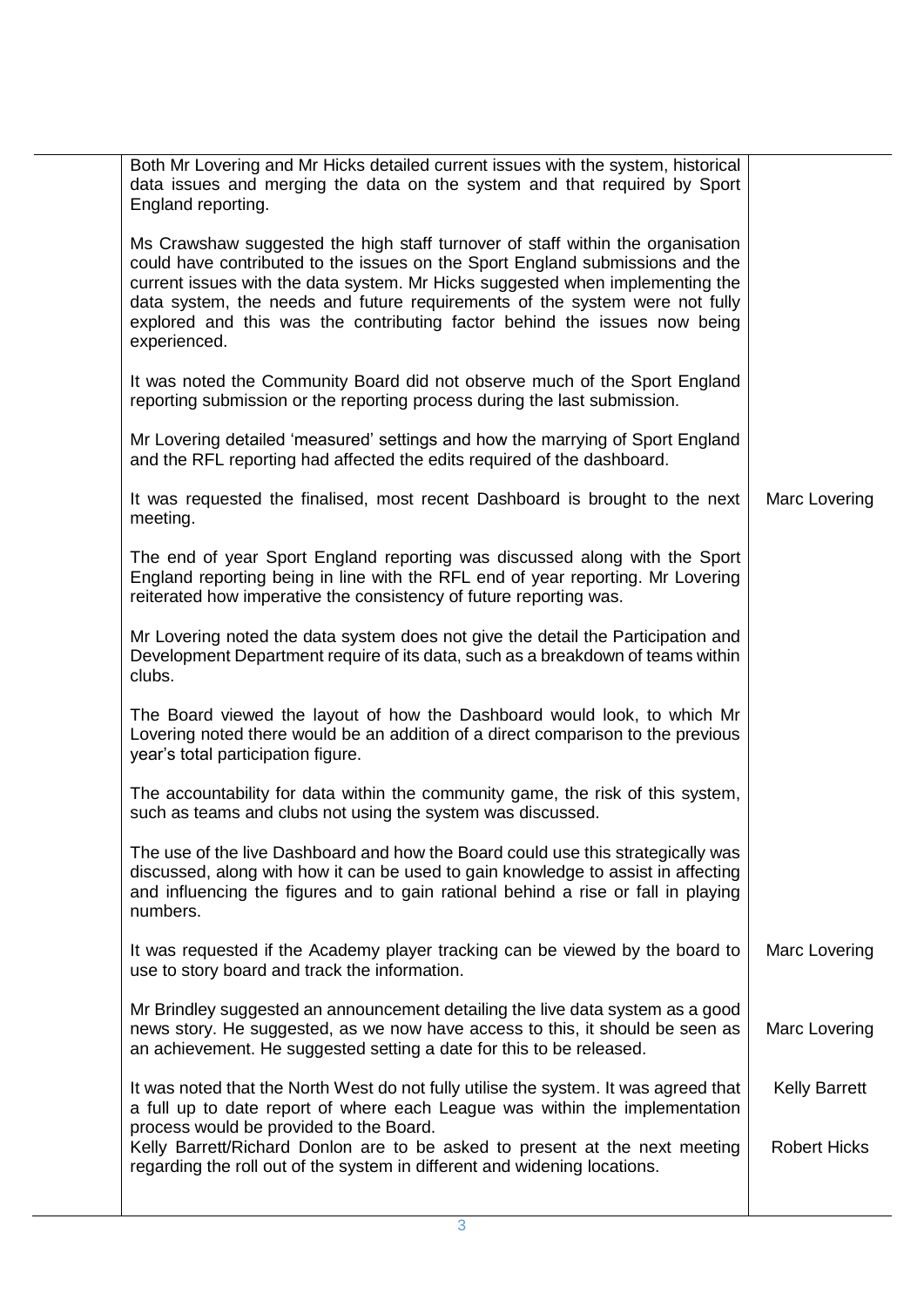|     | Mr Brindley suggest an open and honest approach with Sport England regarding<br>the baseline data and for them to be requested to judge the data on growth from<br>this point on.                                                                                           |                     |
|-----|-----------------------------------------------------------------------------------------------------------------------------------------------------------------------------------------------------------------------------------------------------------------------------|---------------------|
|     | It was agreed the Youth and Open Age figures needed addressing which Mr<br>Lovering confirmed would be covered by the 12-18 review.                                                                                                                                         |                     |
|     | It was discussed how the affiliate leagues not being members would affect what<br>strategic changes the board could influence.                                                                                                                                              |                     |
|     | Mr Lovering noted the 2017 headlines showed growth but were below the 5%/2%<br>targets; he suggested the key was retention. The RFL retention strategies were<br>defined as the 12-18 review and an Open Age review.                                                        |                     |
|     | It was requested the 12-18 review findings were presented to the Community<br>Board to review before it was presented to the RFL Board.                                                                                                                                     | Marc Lovering       |
|     | Mr Brindley stated the 2017 headlines mirrored those of other team sports.                                                                                                                                                                                                  |                     |
|     | Mr Sheard suggested the Masters game was key to improved retention figures<br>and briefly shared his personal playing experience. Mr Brindley suggested utilising<br>Andrew Burnham in a social playing strategy.                                                           | Marc Lovering       |
|     | Mr Lovering stated an ambition was to capture all playing activity across the game<br>in future reporting. He stated PDRL and the registration of these players would be<br>captured in future reporting as well as being part of a social playing opportunity<br>strategy. |                     |
| 4.2 | Operations report                                                                                                                                                                                                                                                           |                     |
|     | The paper was read by delegates premeeting and no further questions were<br>received.                                                                                                                                                                                       |                     |
| 4.3 | <b>Player and Coaching Development Report</b>                                                                                                                                                                                                                               |                     |
|     | Mr Moran suggested the quantity of players within the appendices attached to this<br>report were higher than suggested in the Operational Rules. Mr Hicks was tasked<br>to speak with Dave Rotheram and receive an answer for Mr Moran within 14 days.                      | <b>Robert Hicks</b> |
|     | <b>Marketing and Communications</b>                                                                                                                                                                                                                                         |                     |
| 4.4 | It was noted the PowerPoint presentation and the videos would be circulated post<br>meeting.                                                                                                                                                                                | Jenny Baxter        |
|     | Oliver Roby and Brogan Shaw were praised for their recent work for the<br>community game as viewed in the presentations.                                                                                                                                                    |                     |
| 4.5 | <b>Sky Try Report</b>                                                                                                                                                                                                                                                       |                     |
|     | The paper was read by delegates premeeting and no further questions were<br>received.                                                                                                                                                                                       |                     |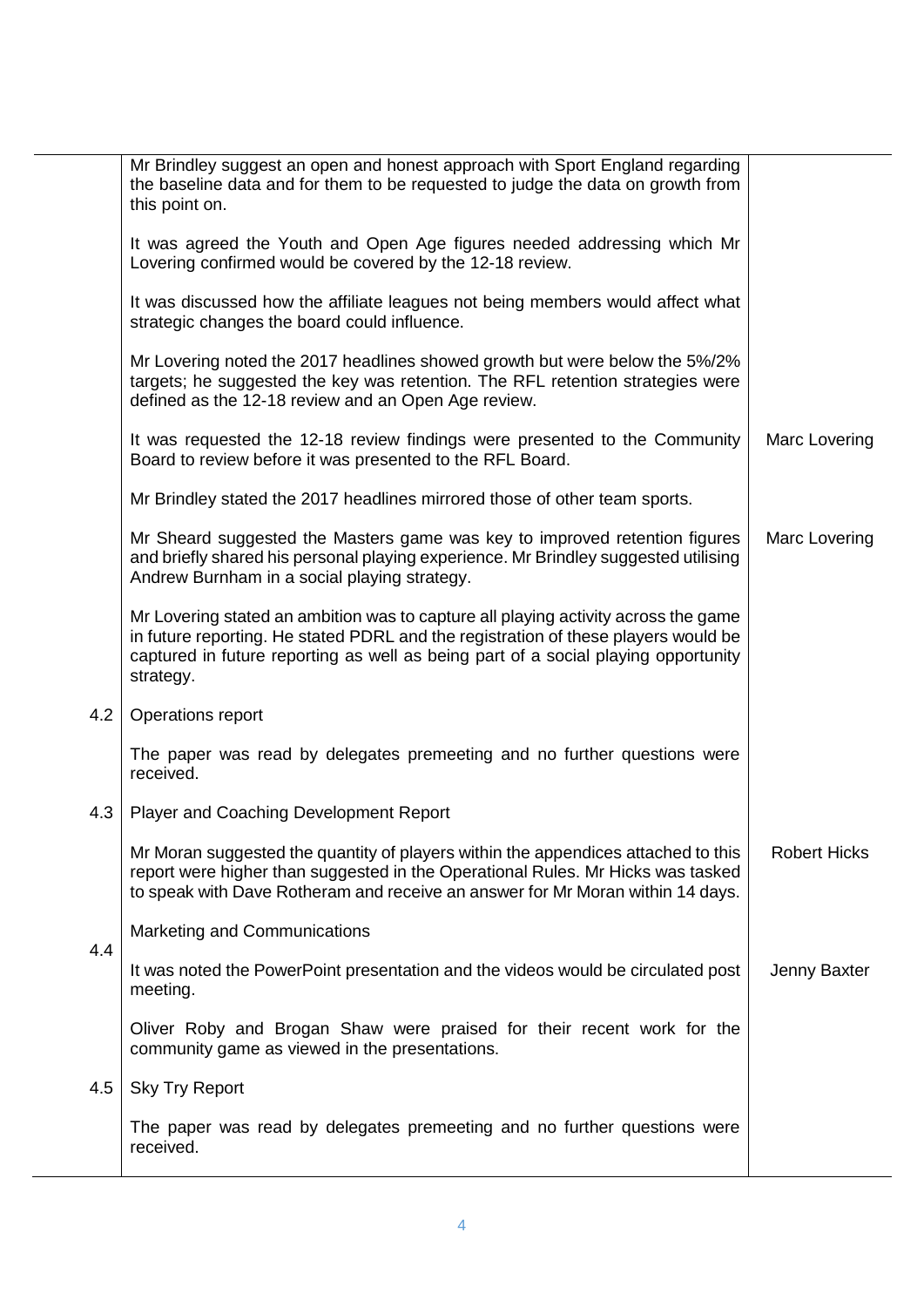| 5.0 | 2018 Calendar and Events Update and Discussion                                                                                                                                                                                                                                                                                                                                         |               |
|-----|----------------------------------------------------------------------------------------------------------------------------------------------------------------------------------------------------------------------------------------------------------------------------------------------------------------------------------------------------------------------------------------|---------------|
|     | Mr Lovering discussed and explained the events calendar. He clarified that the<br>document was live and specified the criteria for the Tier one events was still being<br>worked through due to some events now being streamed and these requiring full<br>branding.                                                                                                                   |               |
|     | Mr Lovering explained the department Intern positions and the event support they<br>would all offer.                                                                                                                                                                                                                                                                                   |               |
|     | The Tier one event package was viewed and explained. Within Tier one, there<br>was to be a mix of both multiple locations and settings covered.                                                                                                                                                                                                                                        |               |
|     | Ms Crawshaw suggested the key people needed to receive invitations and the<br>invitation process should operate smoother than previously.                                                                                                                                                                                                                                              |               |
|     | Mr Lovering was tasked to share the relevant sections of the calendar to the board.                                                                                                                                                                                                                                                                                                    | Marc Lovering |
| 6.0 | <b>Match Officials Strategy Update</b>                                                                                                                                                                                                                                                                                                                                                 |               |
|     | Mark Howorth introduced himself and his role to the board.                                                                                                                                                                                                                                                                                                                             |               |
|     | Mr Howorth stated the figures of active MOs was as accurate as possible but not<br>all MOs were computer savvy and would not be included in these figures.                                                                                                                                                                                                                             |               |
|     | He went on to explain the tiering of MOs and how there is a nomination process<br>by the societies between tiers 4 to 3.                                                                                                                                                                                                                                                               |               |
|     | Mr Howorth explained changes in departmental staff, the change in process of the<br>recruitment for MOs and the implementation of a new database system explained<br>the lower figures of active MOs in 2017.                                                                                                                                                                          |               |
|     | The new recruitment of MOs strategy was described as;<br>Putting ownership back to the societies in recruiting MOs,<br>A redesigned course, of which the RFL own the content,<br>A consistent fee for courses to deter mass recruitment in one area,<br>The course and new process is more socially focused.                                                                           |               |
|     | After the course, the RFL have a strong support process and follow up process<br>for all new MOs. The RFL receive all the paperwork following courses and<br>subsequently own these details.                                                                                                                                                                                           |               |
|     | Mr Brindley suggested a promotional video be explored to promote the recruitment<br>of more young MOs which detailed the story of a young, newly qualified MO. He<br>went on to explain the recruitment strategy of young MOs in football.<br>Mr Howorth described separate locations' strategy trials in Barrow and St Helens<br>and differing strategies working in different areas. |               |
|     | Mr Howorth noted the 5% target in recruitment of MOs had already been met this<br>year.                                                                                                                                                                                                                                                                                                |               |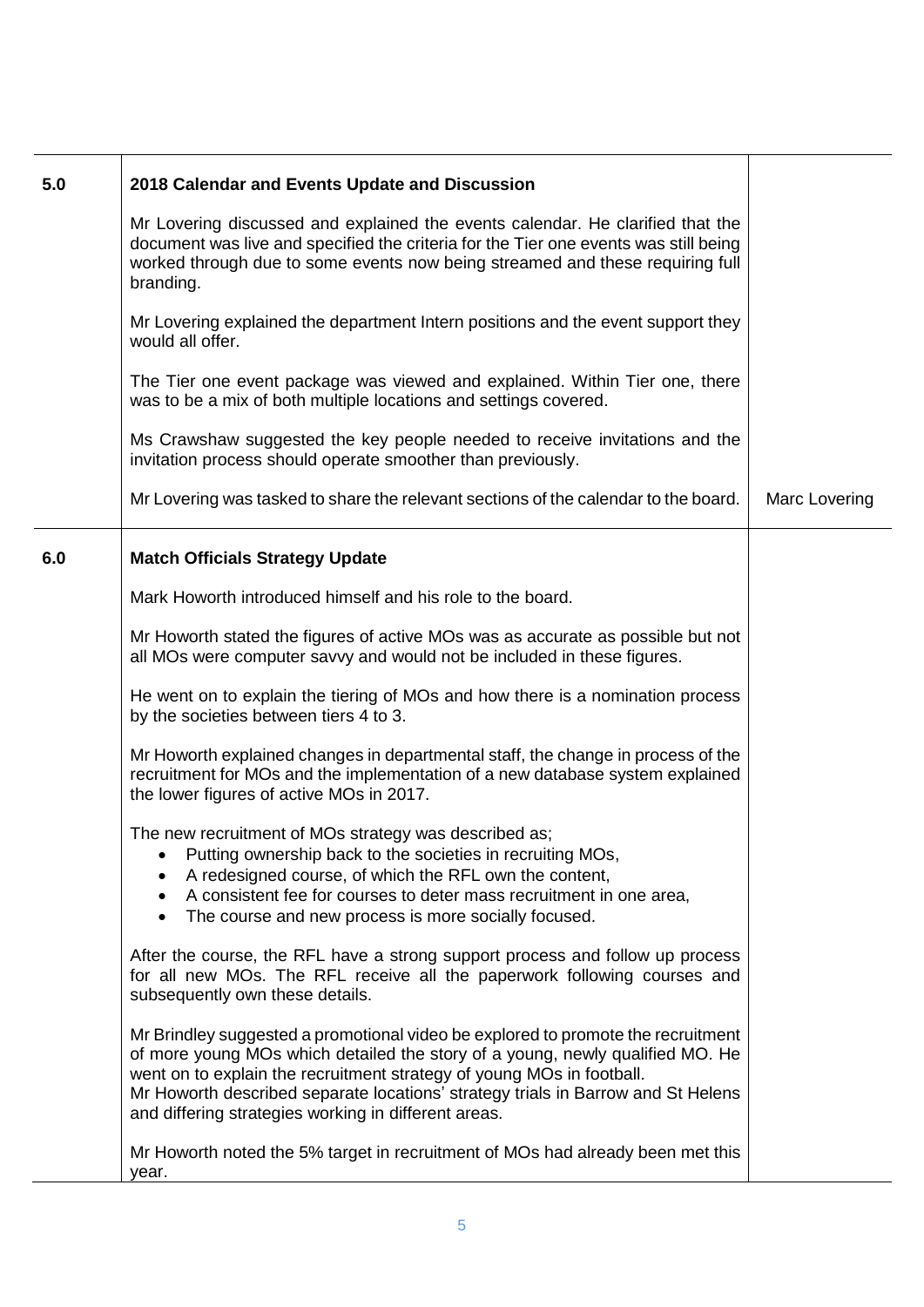| Qualified MOs making themselves available for games was discussed. Mr<br>Howorth suggested the game had enough MOs in the community game but them<br>making themselves regularly available was the issue. A survey was noted as a<br>good tool to find out why MOs are not active once qualified.<br>A cultural shift being required and how the values of societies potentially being<br>traditional was discussed.<br>Mr Howorth noted the focus of the recruitment strategy moving forwards is the<br>retention and activation of new MOs.<br>Mr Sheard suggested referees could feed into the development and improvement<br>of the RESPECT campaign. Mr Howorth explained a standardised referee<br>reporting system was being development and will be implemented once finalised<br>and how this should assist with this. Mr Brindley suggested utilising technology for<br>referee reports and assisting with the RESPECT campaign and how if MOs feel<br>they are heard, recruitment would increase.<br>Mr Howorth was thankful to Mr Brindley for his suggestion of assistance with the<br>recruitment strategy and gaining more knowledge of similar issues other sports<br>face.<br><b>Governance Presentation</b><br>Mr Hicks discussed the presentation and indicated it as the first time the new look<br>structure had been viewed by the board.<br>The most salient points of note were;<br>The Community Board needed to be forward thinking but mindful of<br>$\bullet$<br>history.<br>The RFL officers would give more information premeeting to assist with<br>$\bullet$<br>the agenda's timings. This would assist the board in looking forward, not<br>to what had happened in the game over the past months/season.<br>Questions asked at the meeting would receive an answer within 7 days.<br>Working smarter and not having as many meetings.<br>٠<br>The board must assist the RFL achieve its corporate goals.<br>The board must be united. Members must discuss and test the new<br>governance structure within meetings but out in the game must show<br>solidarity.<br>Representatives needed to be current in the game and chair sub-groups,<br>$\bullet$<br>where applicable.<br><b>Robert Hicks</b><br>Mr Hicks was tasked to circulate the related PDF.<br>Ms Crawshaw reiterated the function of the Community Board required clarity.<br>Mr Brindley suggested the structure was currently in a good place and just<br>required streamlining. He suggested the behaviours and actions of its members<br>were key. |     |  |
|--------------------------------------------------------------------------------------------------------------------------------------------------------------------------------------------------------------------------------------------------------------------------------------------------------------------------------------------------------------------------------------------------------------------------------------------------------------------------------------------------------------------------------------------------------------------------------------------------------------------------------------------------------------------------------------------------------------------------------------------------------------------------------------------------------------------------------------------------------------------------------------------------------------------------------------------------------------------------------------------------------------------------------------------------------------------------------------------------------------------------------------------------------------------------------------------------------------------------------------------------------------------------------------------------------------------------------------------------------------------------------------------------------------------------------------------------------------------------------------------------------------------------------------------------------------------------------------------------------------------------------------------------------------------------------------------------------------------------------------------------------------------------------------------------------------------------------------------------------------------------------------------------------------------------------------------------------------------------------------------------------------------------------------------------------------------------------------------------------------------------------------------------------------------------------------------------------------------------------------------------------------------------------------------------------------------------------------------------------------------------------------------------------------------------------------------------------------------------------------------------------------------------------------------------------|-----|--|
|                                                                                                                                                                                                                                                                                                                                                                                                                                                                                                                                                                                                                                                                                                                                                                                                                                                                                                                                                                                                                                                                                                                                                                                                                                                                                                                                                                                                                                                                                                                                                                                                                                                                                                                                                                                                                                                                                                                                                                                                                                                                                                                                                                                                                                                                                                                                                                                                                                                                                                                                                        |     |  |
|                                                                                                                                                                                                                                                                                                                                                                                                                                                                                                                                                                                                                                                                                                                                                                                                                                                                                                                                                                                                                                                                                                                                                                                                                                                                                                                                                                                                                                                                                                                                                                                                                                                                                                                                                                                                                                                                                                                                                                                                                                                                                                                                                                                                                                                                                                                                                                                                                                                                                                                                                        |     |  |
|                                                                                                                                                                                                                                                                                                                                                                                                                                                                                                                                                                                                                                                                                                                                                                                                                                                                                                                                                                                                                                                                                                                                                                                                                                                                                                                                                                                                                                                                                                                                                                                                                                                                                                                                                                                                                                                                                                                                                                                                                                                                                                                                                                                                                                                                                                                                                                                                                                                                                                                                                        | 7.0 |  |
|                                                                                                                                                                                                                                                                                                                                                                                                                                                                                                                                                                                                                                                                                                                                                                                                                                                                                                                                                                                                                                                                                                                                                                                                                                                                                                                                                                                                                                                                                                                                                                                                                                                                                                                                                                                                                                                                                                                                                                                                                                                                                                                                                                                                                                                                                                                                                                                                                                                                                                                                                        |     |  |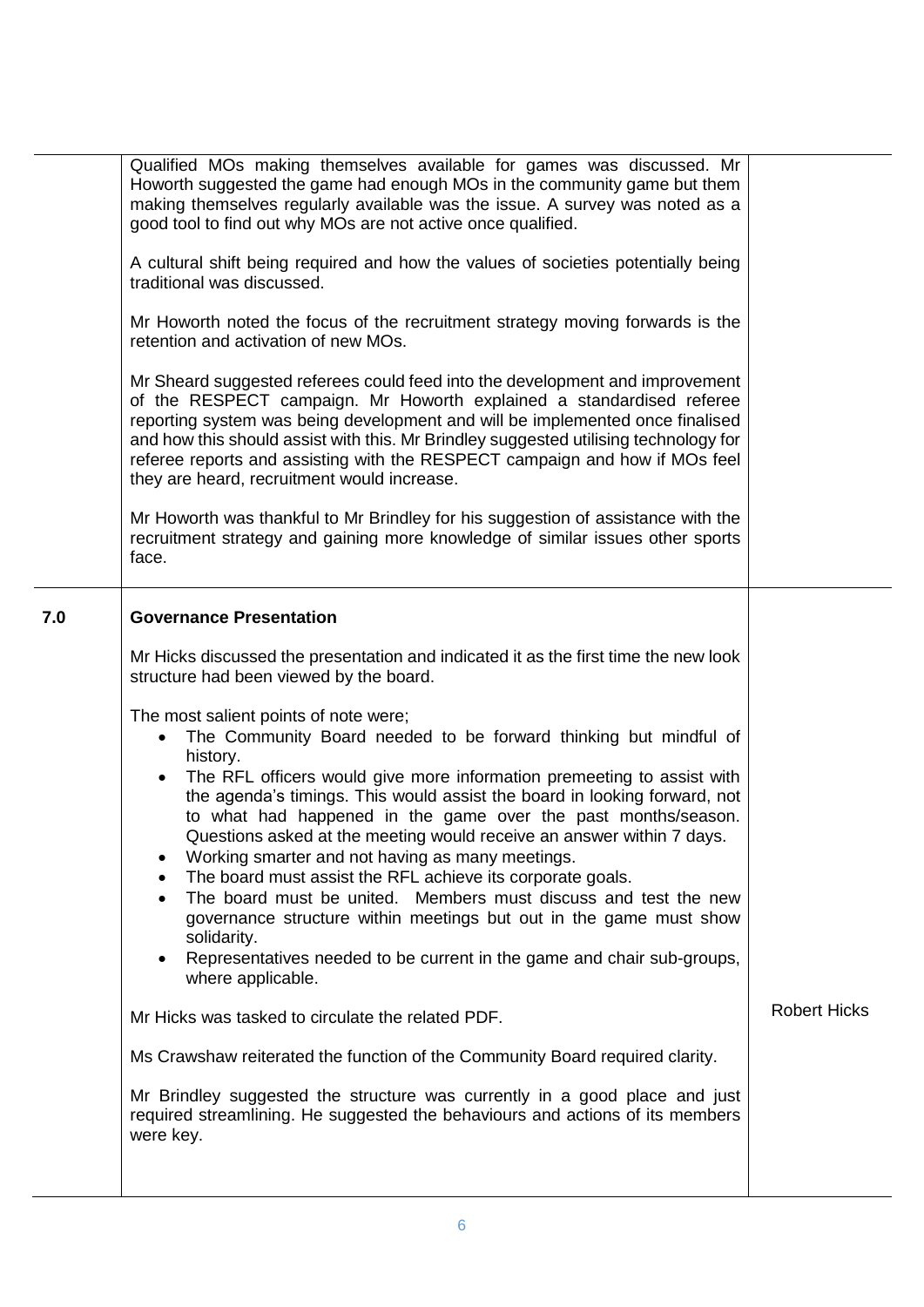| Mr Sheard suggested the Community Board needed to avoid from elected<br>members who could have a personal agenda for being a member of the board,<br>which he suggested elected members could have. An application process<br>inclusive of an interview and a job specification for a member could be received<br>by applicants were discusses as a process for appointing new members in place<br>of elected members.                                                   |                     |
|--------------------------------------------------------------------------------------------------------------------------------------------------------------------------------------------------------------------------------------------------------------------------------------------------------------------------------------------------------------------------------------------------------------------------------------------------------------------------|---------------------|
| It was discussed the new governance structure needed to focus on making clubs<br>and participants feel members of the RFL and have better connectivity to the<br>current game.                                                                                                                                                                                                                                                                                           |                     |
| Mr Hicks detailed further the appointments in the new structure;<br>2 RFL officers; 1 having accountability of the minutes and papers.<br>For the independent members to be genuinely independent to the game<br>or specific areas of the game.<br>A participant who would be aware of current on field issues and could<br>assist with the RESPECT campaign, safeguarding and other issues as<br>observed by a participant.                                             |                     |
| Timings of the meeting would require amending to allow working delegates to<br>attend. Mr Brindley suggested meeting 6 times a year, 2 full days and 4 as<br>currently diarised or evenings to allow differing members to attend. He suggested<br>this would allow more issues to be discusses in the detail they required and to<br>allow more and better strategic thinking in order to allow more decisions to be<br>made.                                            |                     |
| Mr Hicks stated the new governance structure was not a drive to remove<br>delegates but to allow more strategic thinking and outcomes. Mr Hicks requested<br>members to call or email him privately on their thoughts as soon as possible.                                                                                                                                                                                                                               | Delegates           |
| Mr Hicks suggested CBIG should produce a paper for the reference of the<br>Community Board in order to check and challenge.                                                                                                                                                                                                                                                                                                                                              |                     |
| Mr Hicks suggested a change in structure to UCRL meetings and a rename.                                                                                                                                                                                                                                                                                                                                                                                                  |                     |
| Mr Moran requested to view the Memorandum of Understanding sent to the YJL<br>regarding the governance restructure which was due to be signed in the coming<br>months. It was noted Mr Moran could have sight of this only when it had been<br>signed.                                                                                                                                                                                                                   | Marc Lovering       |
| A big change in governance could be implemented if leagues did not comply or<br>refuse to grow the leagues in the correct way. The accountability of leagues'<br>behaviours and the governing body taking action was discussed. Ideally leagues<br>would embrace the RFL's change in governance but an ultimatum to leagues was<br>discussed and having an alternative to their current operational methods must be<br>put in place before these discussions took place. |                     |
| Mr Sheard suggested a Men's advisory group which could be an opportunity to<br>share ideas and to discuss strategic issues.                                                                                                                                                                                                                                                                                                                                              |                     |
| Mr Brindley suggested a 1-hour conference call to conclude the day's<br>conversation regarding governance. This is to be organised after Mr Hicks had<br>spoken with BARLA, NCL and Y&J leagues.                                                                                                                                                                                                                                                                         | <b>Robert Hicks</b> |